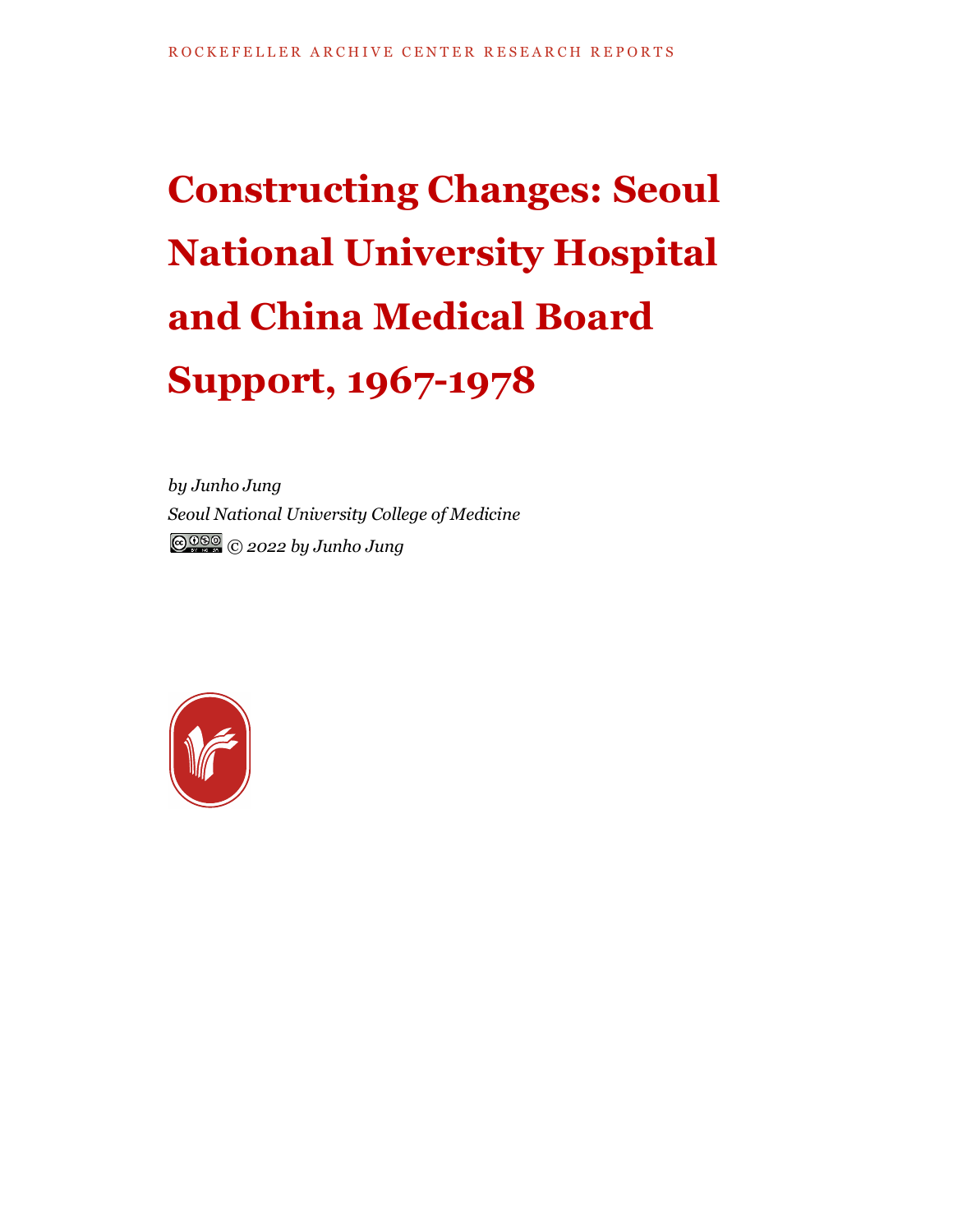### **Introduction**

On December 8, 1978, the completion of a new Seoul National University Hospital (SNUH) was announced.<sup>1</sup> SNUH was praised as "the largest hospital in Asia" with 1,056 beds in a 81,259m<sup>2</sup> , fourteen-story building. This project was considered one of largest architectural programs in Korea during the 1970s. Construction of the hospital took eleven years and cost US\$60 million in total, which was triple of the initial planning estimates.

Construction of SNUH illustrated changes in hospital architecture, from horizontal layout to vertical layout.<sup>2</sup> Since the completion of SNUH, Korean hospitals have massively increased their size. Major hospitals raced to expand their bed capacity, and the era of the "big 5" soon emerged. These hospitals in the Seoul metropolitan area are some of the largest hospitals in the world and now have over 2,705 beds.<sup>3</sup>

Also, the process of SNUH's initial planning for the final architecture design highlights changes in Korea's medical system and medical education during the 1960s and 1970s. During this pivotal period, the China Medical Board (CMB) provided support for the design and consultation of the hospital architecture throughout the project. The initial planning of the architectural work was ambitious, but the details and execution plans were still uncertain, as Korea did not have the proper expertise in organizing a massive hospital complex.

This paper analyzes the construction of SNUH during the 1960s and 1970s, in conjunction with the changing medical landscape in Korea, focusing on support from the China Medical Board. American influence in medical practice and education in Korea was significant, starting in the late 1950s.<sup>4</sup> Much research has focused on the early American influence on Korean medicine such as missionary activities or the Minnesota Project by the International Cooperation Administration. <sup>5</sup> Recently, more attention has been given to later support for Korean medicine from Western private philanthropies, such as the Rockefeller Foundation and the China Medical Board. This support laid the material foundation and research organization for contemporary Korean medicine.<sup>6</sup>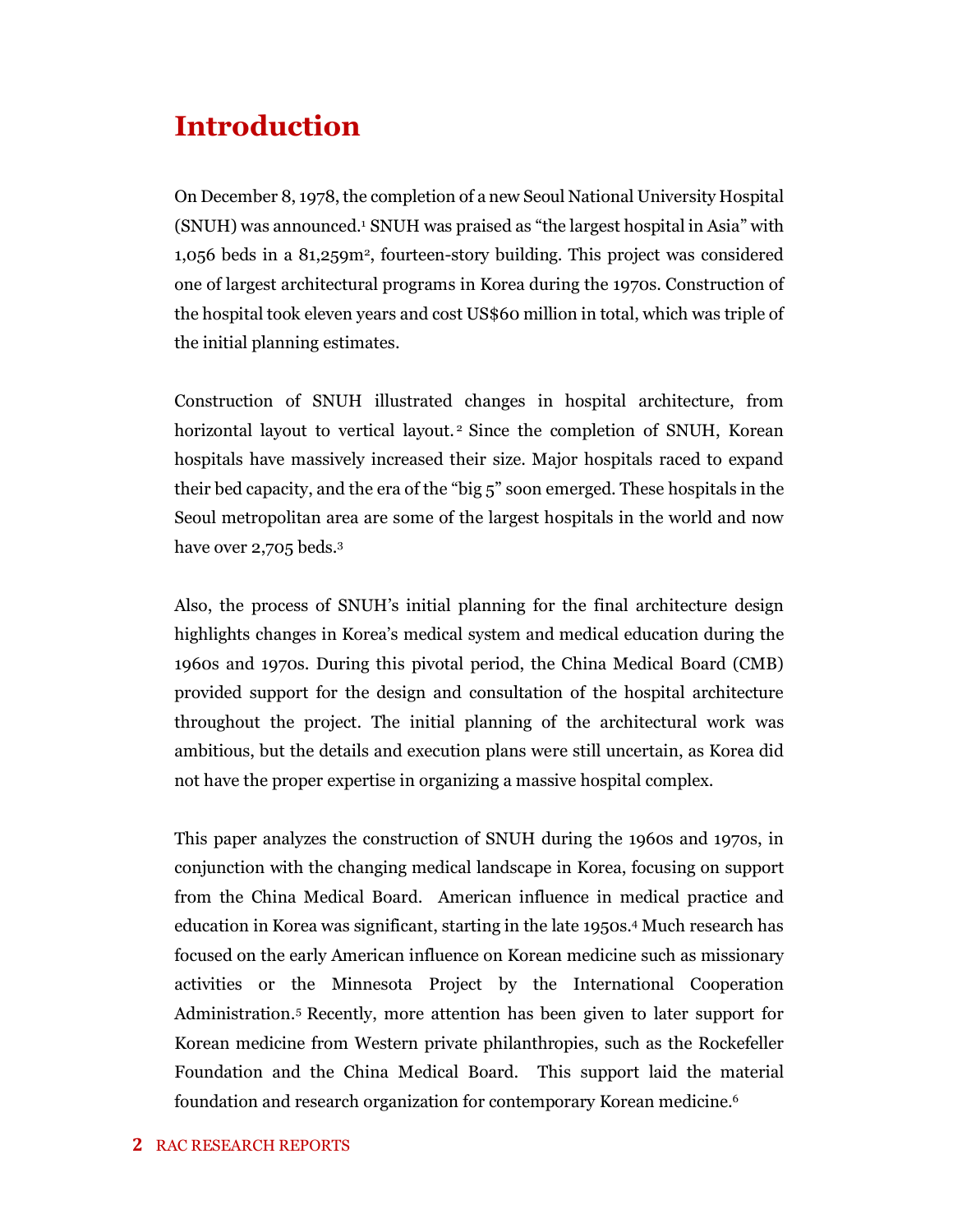Buildings for SNUH and for the School of Medicine were largely supported by Western donors. The medical library, the multi-purpose laboratory, and the School of Public Health building, which are all still in use today, were funded entirely by the CMB. <sup>7</sup> Also, the main hospital building of SNUH was partly supported by CMB for its design and construction oversight. Analyzing the architecture of a medical complex can reveal the contemporary understanding and culture of medicine in a society. <sup>8</sup> Also, changes in building plans and differences in opinion between donors and recipients may shed light on different approaches to medicine in difference cultures.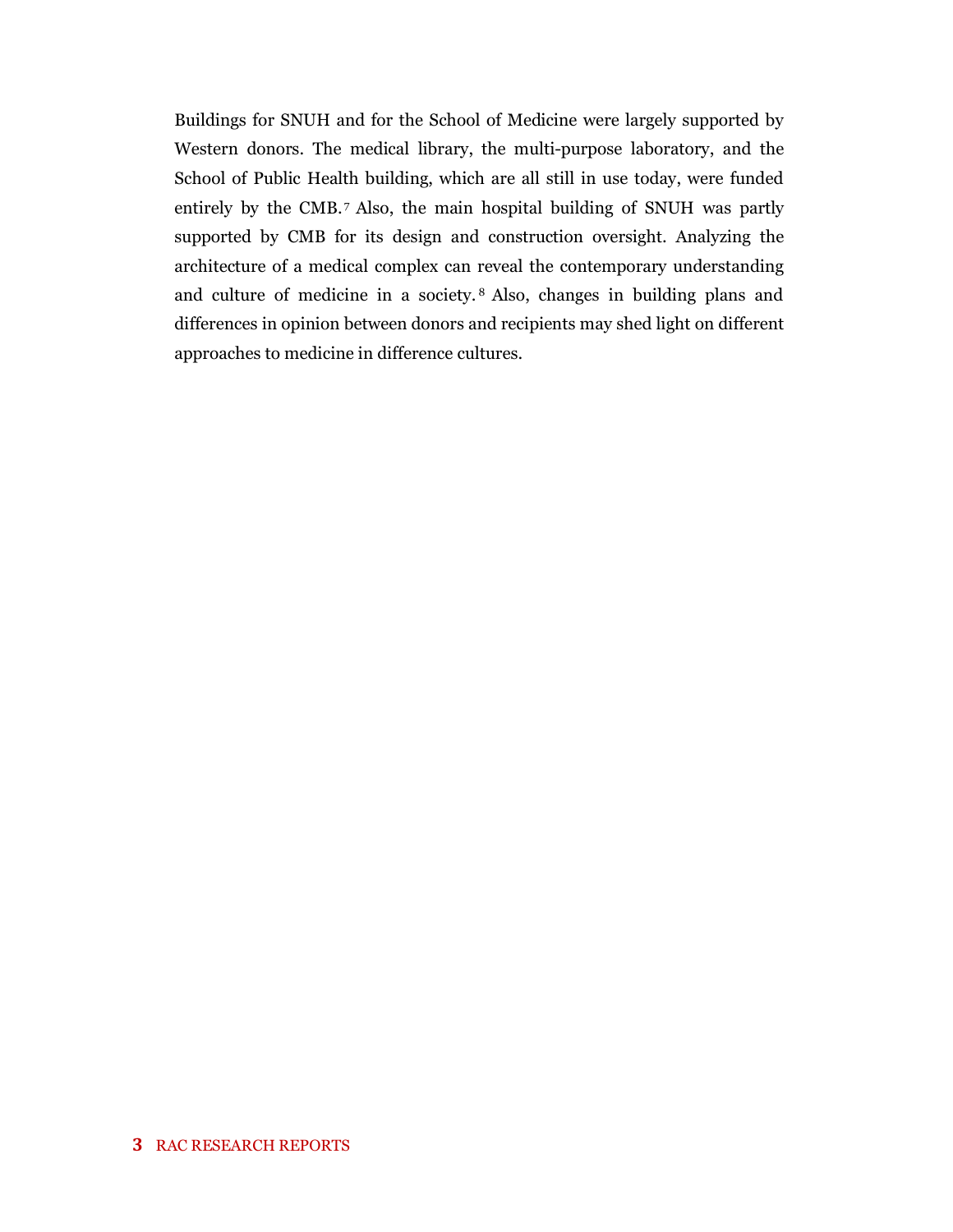**Korean Medical Education and Hospital Architecture during the Colonial Period, before 1945**



Fig 1. Photo of Daehan Hospital (built in 1908), and SNUH (built in 1978) behind.<sup>9</sup>

In 1908, Daehan Hospital with 150 beds was built in Seoul, Korea. This building was the central governmental hospital, as well as the teaching institution for early modern medicine in Korea. Technical support was provided by the Japanese government, and most of the architectural features resembled Japanese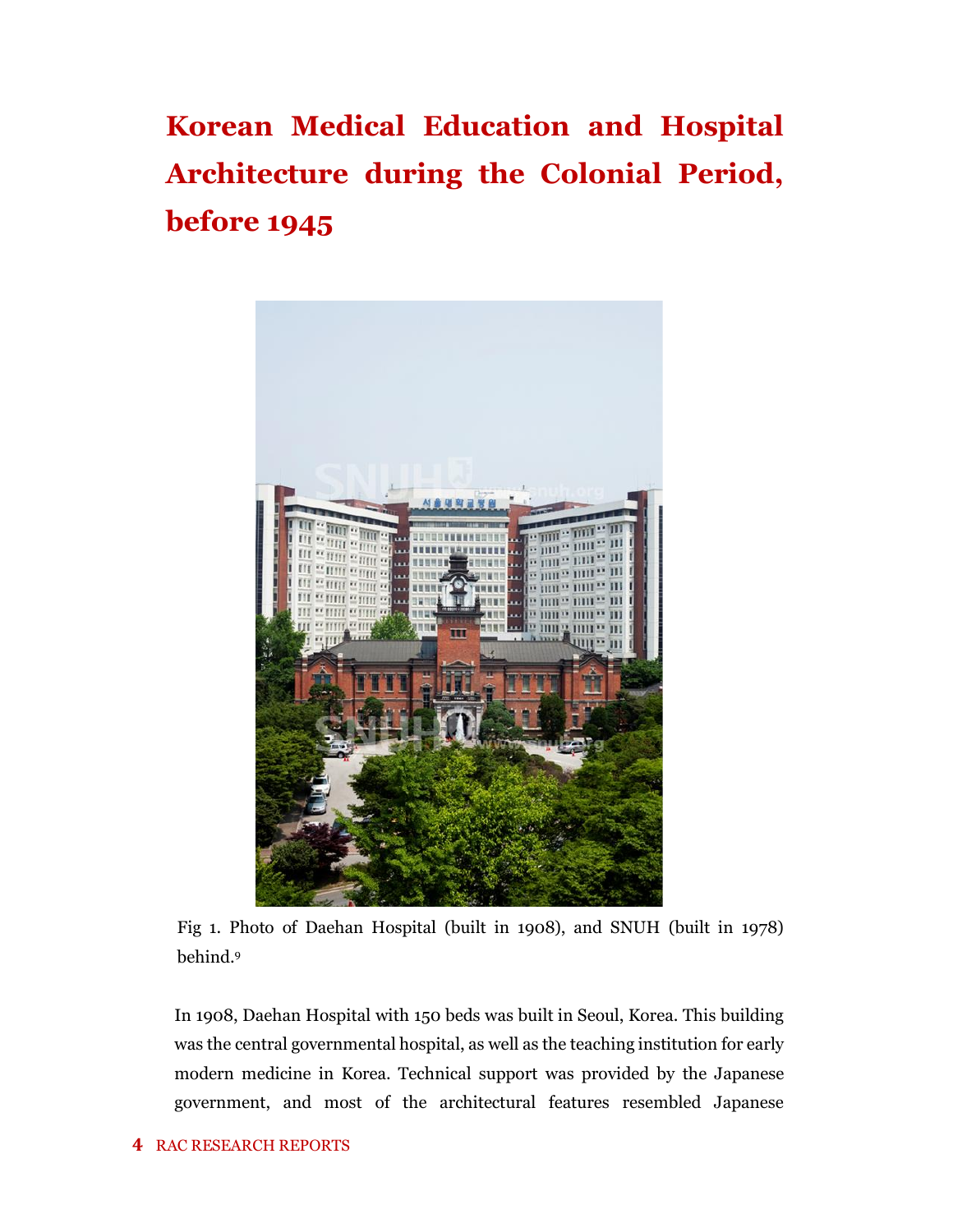governmental building layout, especially that of Tokyo Imperial University.<sup>10</sup> As shown in Fig. 1, Daehan Hospital displays early 20th-century hospital architecture, with high ceilings and large windows to maximize the natural ventilation.<sup>11</sup> As a colonial government hospital, it was mainly used by Japanese residents. Between 1907 and 1924, clinical demands continued to grow as more Japanese migrated to the Korean peninsula, and a pavilion style ward was added to increase bed capacity to 368.<sup>12</sup> During the 1910s, each expanded ward was specialized for a specific field of medicine, such as infectious diseases and obstetrics. However, patients were also segregated by their social and financial status.<sup>13</sup>

In 1924, during the colonial period, Keijo Imperial University was established. This was one of six imperial universities in the empire and the only one on the Asian continent. Daehan Hospital was absorbed into the university teaching hospital to accommodate increased clinical education. <sup>14</sup> As the number of students grew, more admissions were required to meet the demands for teaching cases. Also, an increase in out-patients led to expansion of a separate out-patient clinic building.<sup>15</sup> In the 1930s, most of wards were in constant renovation and rebuilding due to both aging structures and an increase in clinical demands. An earlier single-story building was replaced by a two-story building, and all the wards were assigned to designated specialties, rather than differentiation based on patients' paying ability. This change reflected more specialization in medicine.<sup>16</sup>

## **Liberation and Rehabilitation of Seoul National University Hospital, 1945-1960s**

Although Korean students were able to enroll in Keijo University during the colonial period, usually over half of the students were Japanese. Also, all the faculty positions were Japanese-held and Korean were only allowed to fill positions as teaching or research assistants. <sup>17</sup> This left significant gaps in teaching and research ability after liberation in 1945. Soon after liberation, Keijo University was renamed Seoul National University and inherited most of its physical assets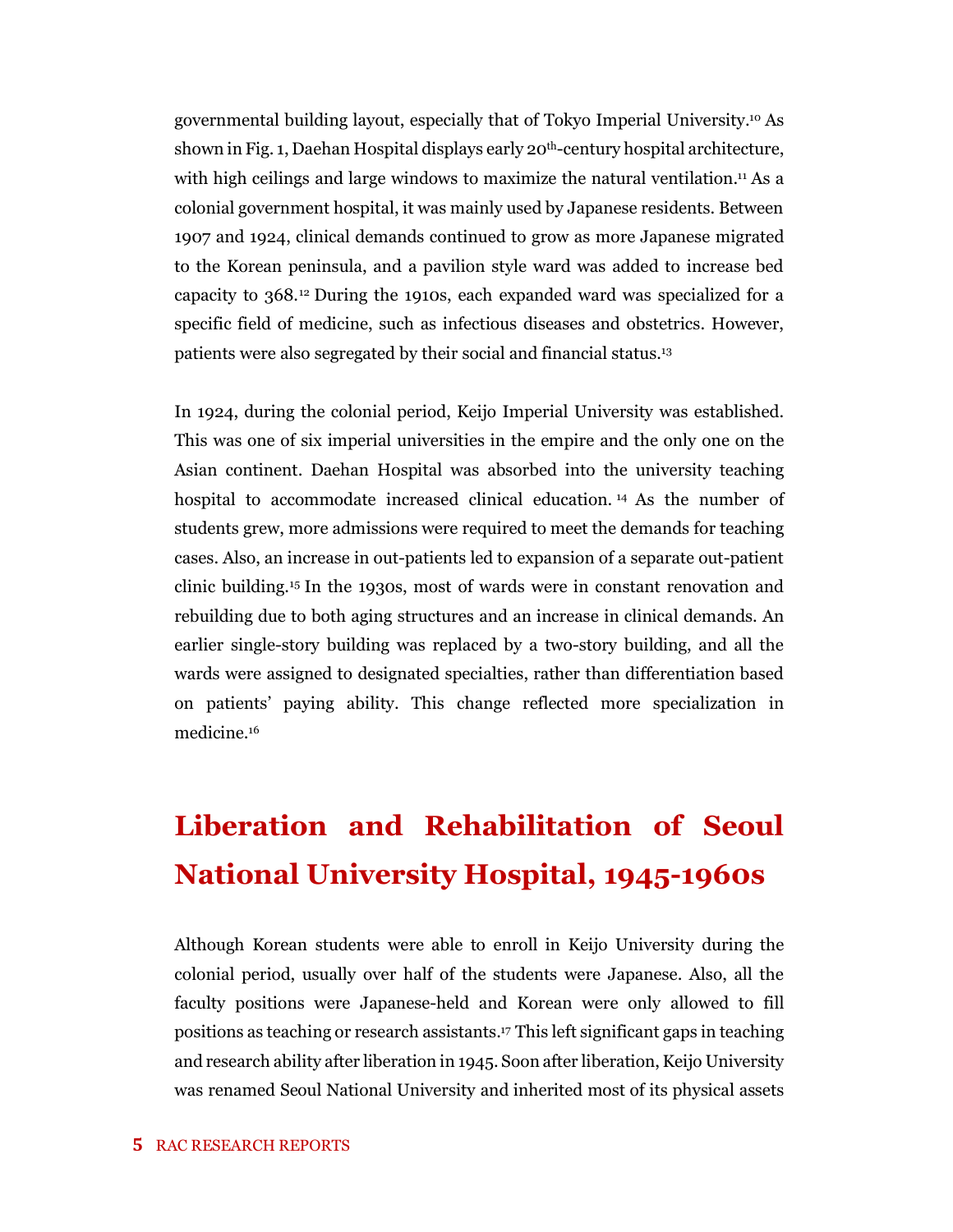from Keijo. Efforts ensued to secure teaching staff, standardize curriculum, and provide teaching and research materials. However, the subsequent Korean War from 1950 to 1953 left devastation. When SNU staff returned to Seoul, most of the buildings were emptied and many of the professors and students were either killed or went missing.<sup>18</sup>

Both the United Nations and the US government involved in the rehabilitation of Korea recognized a dire need for higher education to normalize the war-torn country. In October 1954, the "Seoul National University Cooperative Project," or the so-called "Minnesota Project" (MP) was initiated. <sup>19</sup> MP was based on an exchange program between SNU and the University of Minnesota. This program was mainly focused on the Colleges of Medicine, Agriculture, and Engineering, as these areas were essential for sustainable development and changes in Korean society. From 1954 to 1961, MP cost US\$10 million for the exchange program, building rehabilitation, and equipment support.<sup>20</sup> As most of junior staff went to the United States for higher education, this marked a turning point for medical education in Korea. Before 1960, most of the doctors and university professors were trained according to Japanese medical curricula. With influence from the US, Korean medical education rapidly changed with a curriculum more suited for clinical education. 21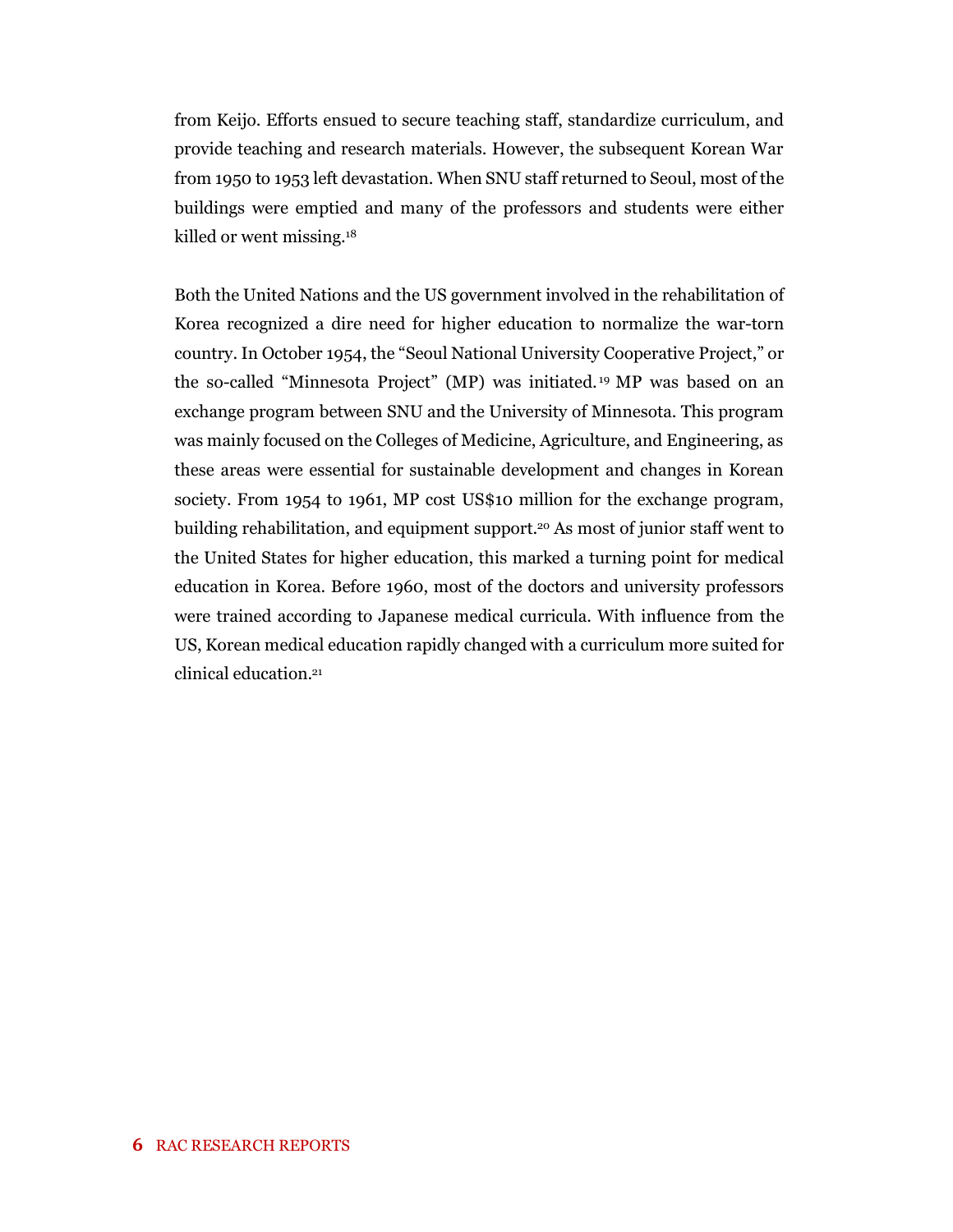

ATTACHED HOSPITAL SEOUL NATIONAL UNIVERSITY



Fig 2. Seoul National University Hospital and School of Medicine in 1961. N.L. Gault (1961). Observation and Comments on the College of Medicine, Attached Hospital, School of Nursing, and School of Public Health, Seoul National University. Seoul, Korea. 54-55.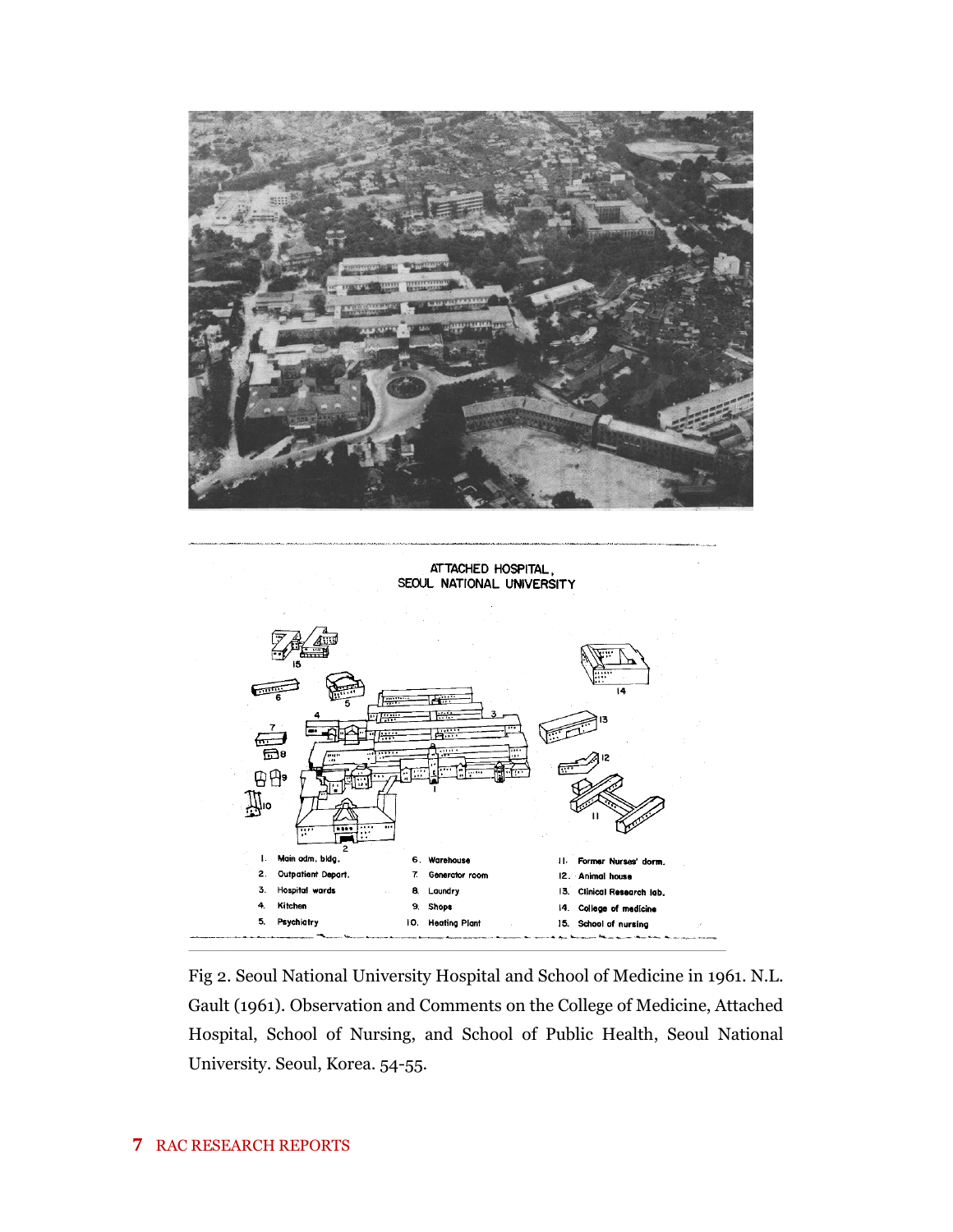As most of the building was renovated or newly constructed during the 1930s and 1940s, the primarily concrete and brick structure was well maintained. However, the utilities and equipment were a major problem, as most of them had not been updated since the early 1940s. Also, more specialized facilities were now installed such as an emergency room and central supplies. During the Minnesota Project, the Korean and US governments provided matching funds for rehabilitation of SNUH. The obstetric ward and the pediatric ward were completed in 1956, and heating, water supply, corridors, and roadways were also renewed. A new water tank and two boilers resolved some of the issues with water and heating. This equipment cost US\$695,346.<sup>22</sup> With this support, advisors from MP tried to modernize both the hospital organization and administration. However, the hospital layout maintained its original pavilion style and stretched over an 88,000m<sup>2</sup> area.<sup>23</sup> This physical distance between the hospital, the school, and the research facilities caused limited integration between these essential functions of the teaching hospital. (Fig. 2)

## **Changing Medicine and Planning for the New SNUH, 1960s**

An "SNU Three Year Construction Plan of Seoul National University Hospital" was submitted to the China Medical Board on September 10, 1966. Initially, the plan was to construct a concrete building with thirteen stories and a basement, providing 49,000m<sup>2</sup> of space for 1200 bed. The first four floors were to be for outpatients and the rest were wards for admitted patients. For SNU, the most pressing concern was the lack of patients and facilities available for adequate teaching. Most advanced nations had at least ten beds per medical student, whereas SNU only provided  $2 \times 2.5$  beds per student.<sup>24</sup> This realization about the importance of bedside teaching was directly related to the Americanization of Korean medical education after MP during the 1950s.

Changes in buildings came with changes in medical education. When the first phase of the Minnesota Project was completed in 1957, SNU initiated a revision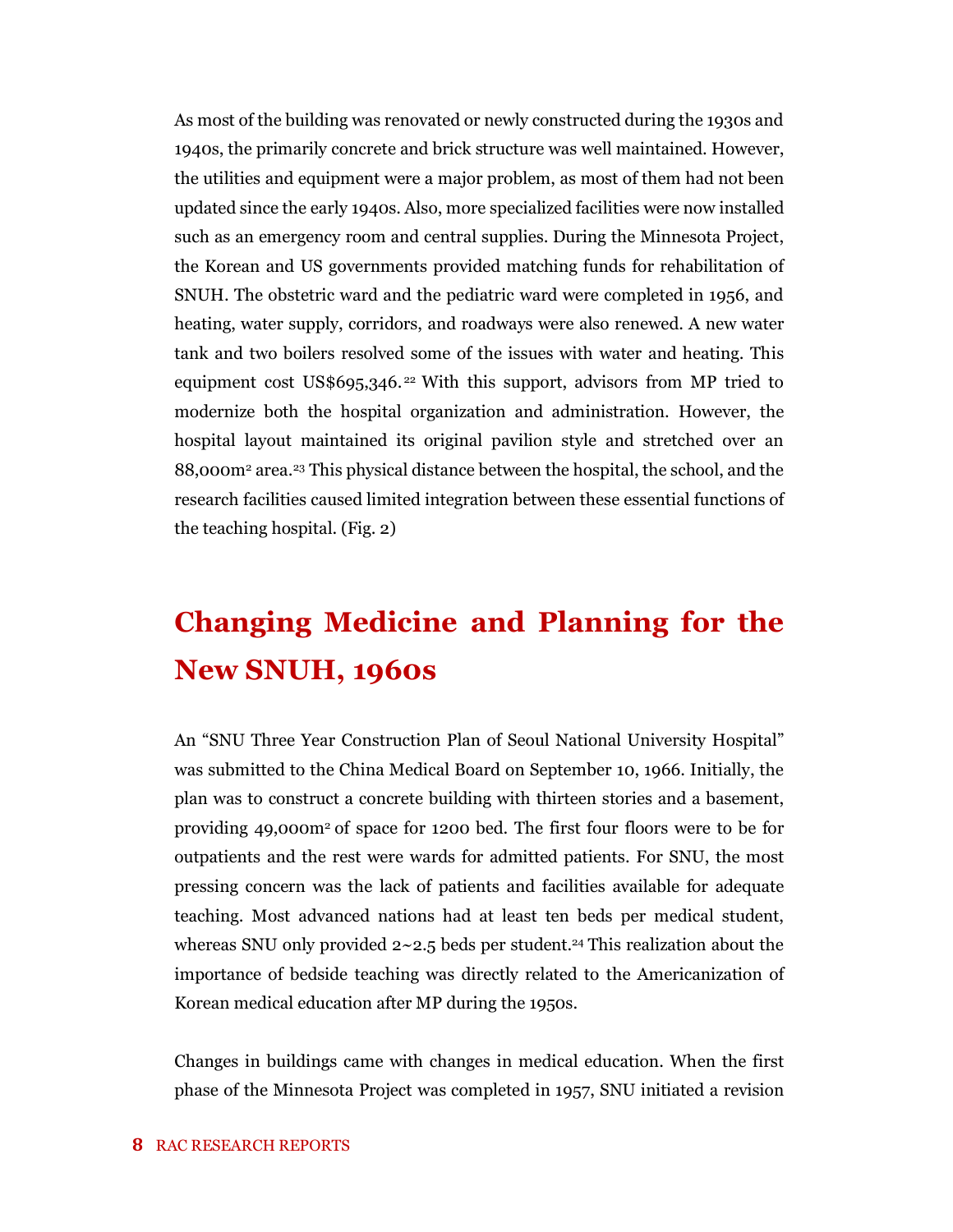of curriculum.<sup>25</sup> Previous curricula came from Keijo Imperial University, dating back to the 1930s. Due to the lack of teaching staff and educational materials, most of the lecturers continued the tradition of didactic lectures rather than placing more emphasis on bedside teaching. Teaching was done from "teachers' note to students' notes." 26

The situation was rapidly transformed when many of the young faculty members returned from the exchange program in Minnesota. These young members of the teaching faculty were ready to embrace the change, and eager to apply their learning to teaching.<sup>27</sup> After completion of MP in 1961, SNU continued to seek outside support to enhance its clinical and educational capacity. <sup>28</sup> The China Medical Board was an ideal partner for this continuing support, as CMB had already worked with a number of partners in East Asia, and CMB had also provided grants for medical textbooks and journals for the SNU Medical Library, starting in 1953. 29

With support of CMB, SNU continued to make curriculum changes and set new priorities in its medical education program. The new curriculum focused on bedside teaching and basic science. In 1966, there were only 523 beds operational at the hospital, but the admission rate was around 60%. This created a significant impediment for teaching capacity. With growing demands in medical care, the number of students in medicine and nursing was rapidly expanding.<sup>30</sup> The impact of MP was also notable on graduate medical education. Until the early 1950s, there was no standardized internship or residency program. Most of the graduate medical education was done as an apprenticeship with individual professors in compartmentalized departments.<sup>31</sup> As clinical rotations developed for third-year medical students and interns, resident training became standardized, and demands for clinical teaching and securing relevant patients surged.

By the 1960s, the existing hospital and wards that were built during the colonial period were now well over 60 years old. These buildings did not have adequate heating or water supplies, and during winters with extremely cold weather, patients had to be sent home for safety reasons.<sup>32</sup> Thus, the initial expansion plan was to increase the number of beds to at least 1,500 by conserving old wards and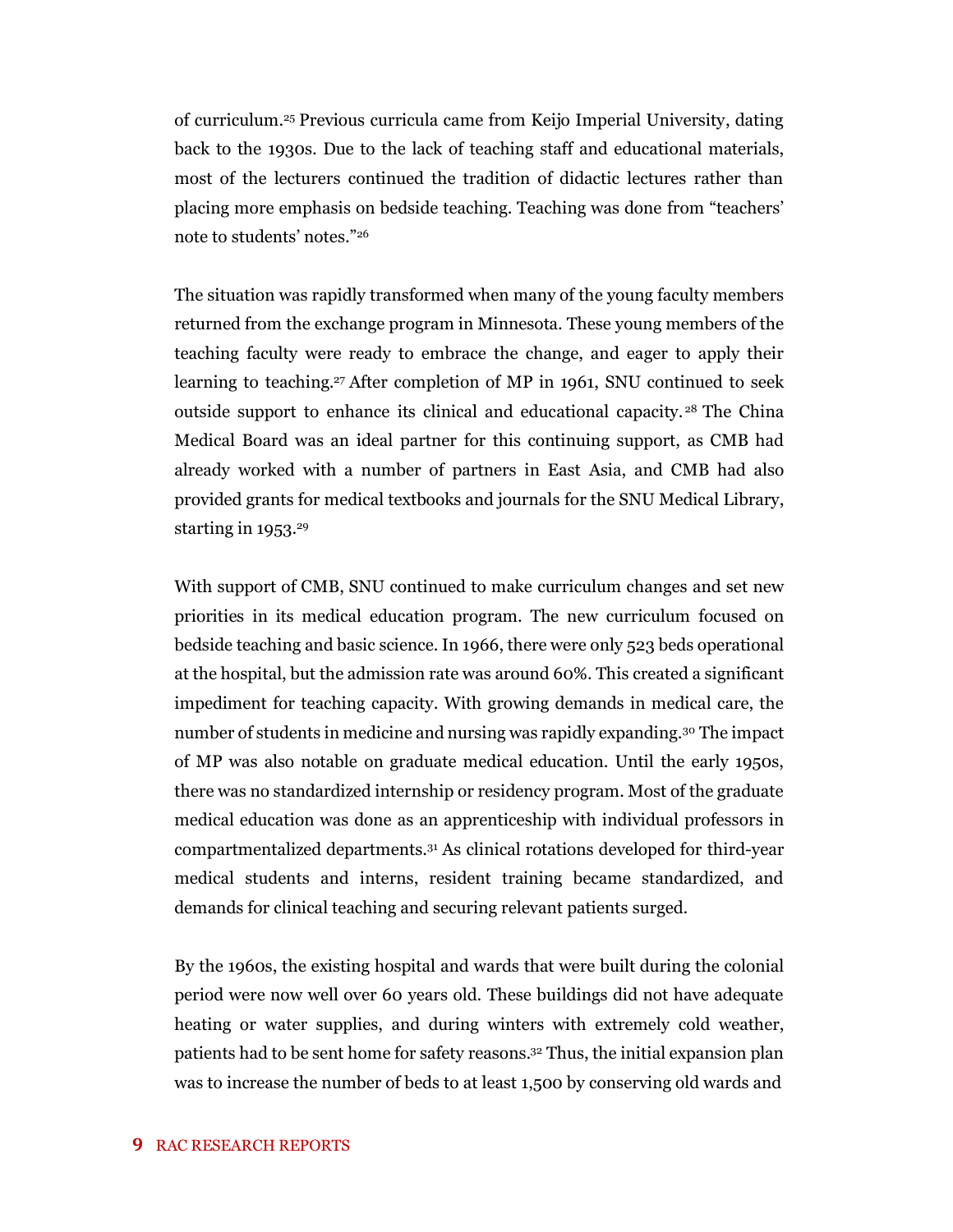building a new thirteen-story building.<sup>33</sup>

The proposed total budget for the three-year plan was 1,3000,000,000 won (US\$4,815,000). <sup>34</sup> A feasibility study and an initial design were done by a professor of architecture at SNU, Lee Kwang-no. He had extensive experience in large construction projects, but never with a hospital of this size. At the time of the initial planning, there was no expert in Korea who could manage the complexity of hospital construction. Dr. Neal Gault<sup>35</sup> , an advisor dispatched by CMB to SNU, suggested Edmund J. Whiting for this architectural advisory service.<sup>36</sup> A key issue was mechanical and electrical planning. They had to meet the need for newly installed equipment and facilities, but also anticipate for further expansion.<sup>37</sup>

The China Medical Board assigned the American architectural firm Whiting Associates International for expert consultation. Whiting Associates was an experienced architectural consultation firm and, in the past, had been involved in a number of Rockefeller Foundation and CMB medical facilities construction projects in Asia, including the Medical Center in Bangkok and the clinical diagnostic building at National Taiwan University.<sup>38</sup>

# **Constructing a Hospital in a Changing Landscape of Medicine, 1966-1979**

In April 1967, Whiting Associates submitted a review of the architectural program for SNUH. The initial planning from SNU put much of the focus on the clinical ability of the building, with large out-patient areas and an admission ward in the rest of the building. A large driveway and a foyer for the out-patient facility were highlighted in the initial design. (Fig. 3)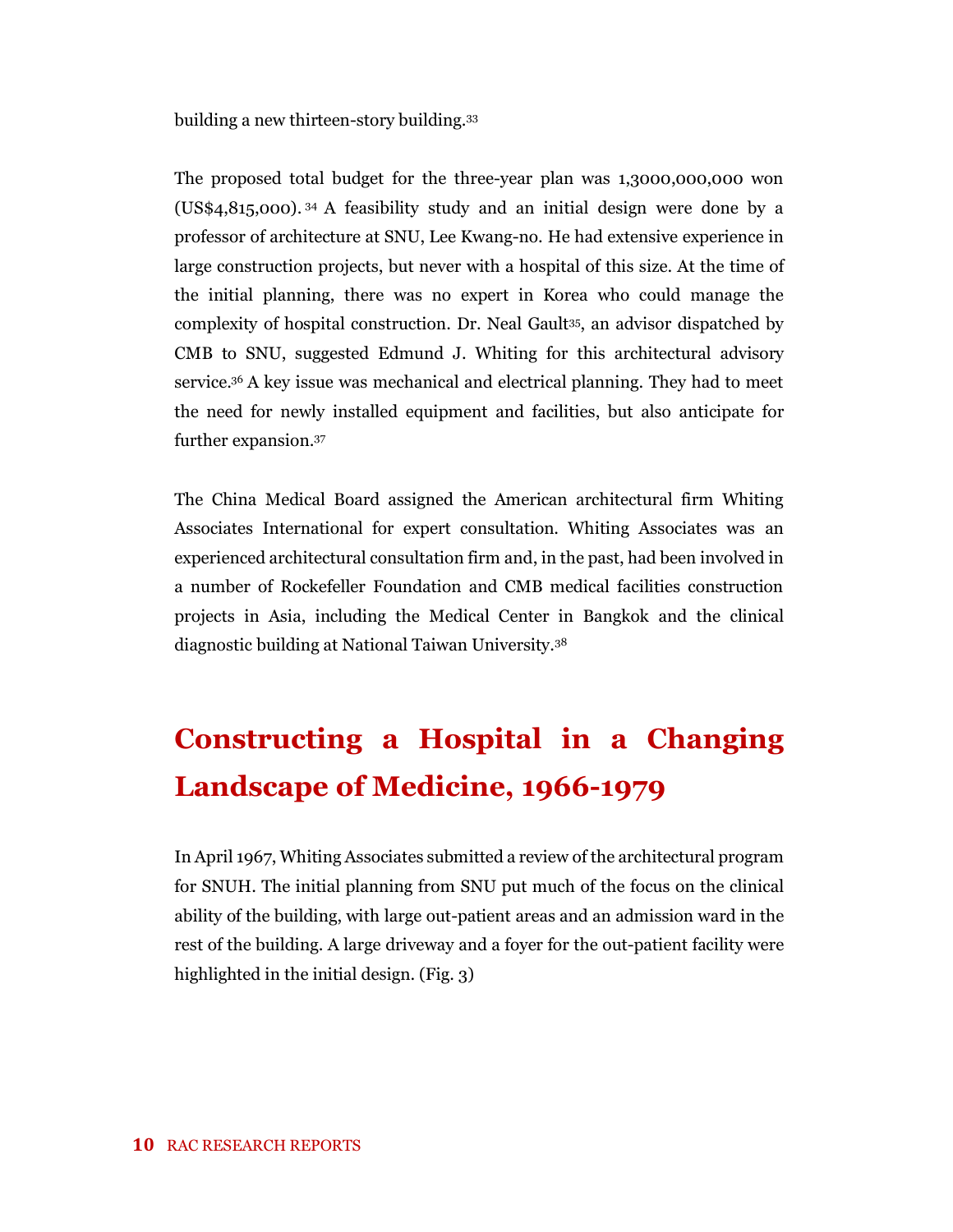

Fig 3. Original building plan from Lee Kwang-no.<sup>39</sup>

However, Whiting Associates International was more focused on "creative interrelationships" among the clinical departments, as well as among the clinical, educational, and research aspects of the hospital.<sup>40</sup> To enhance this relationship between the basic science and clinical departments, the firm suggested to have a centralized clinical research area in the hospital for both human and animals. It also recommended the inclusion of at least one nursing unit to be used entirely for special human research. Basic and clinical research in hospital would also serve as a valuable teaching asset. To integrate teaching into hospital function, Whiting recommended the installation of an auditorium with a seating capacity of 400 to 500. Also, a lecture room and a medical library in the hospital would further enhance the shared activities between the medical college and the hospital. 41

During the first year of construction, it became evident that this massive project required careful monitoring, particularly since Korean contractors were not experienced with this kind of architectural program. <sup>42</sup> To coordinate continuously changing building plans, an experienced coordinator and consultant was required. Both CMB and SNU requested that Whiting Associates dispatch an onsite advisor.<sup>43</sup>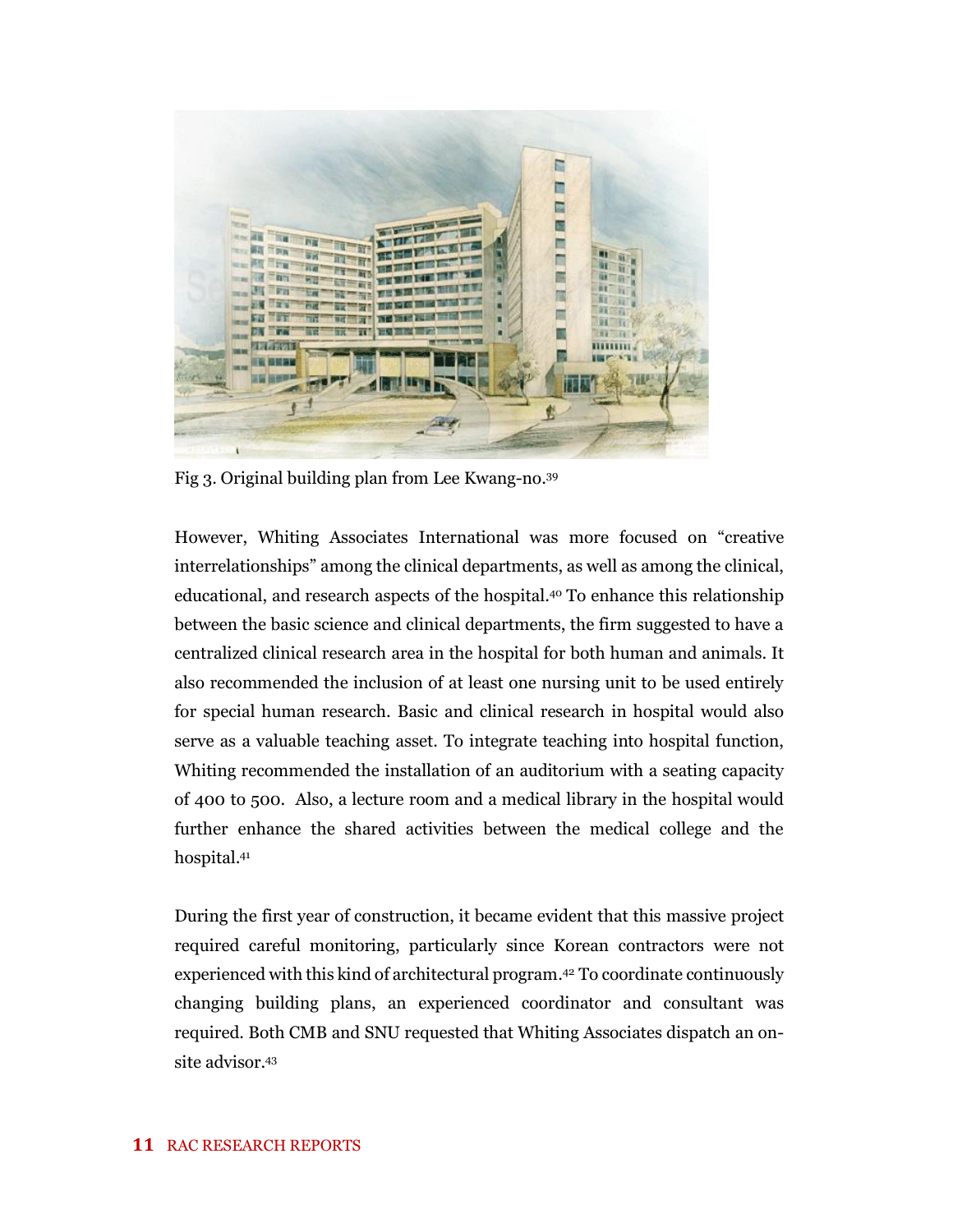Ideally, the plan from Whiting Associates would conjoin multiple functions as a teaching hospital. However, the social and economic situation in Korea was changing rapidly. Income per capita rose from \$60 in early 1960s to \$2,000 in 1983, and the population increased from 25 million to 38 million in 1980. Rapid industrialization fueled urbanization which led to an increased number of patients in city hospitals. The population in Seoul was 2 million in 1959, but soon rose to 5.4 million by 1970, 7.25 million by 1976, and then 9.2 million by 1983.

The number of patients receiving care at SNUH grew from a total of 210,952 (admitted 83,252; outpatient 127,700) in 1961 to 326,425 (admitted 151,915; outpatient 174,510) in 1969, and 395,308 (admitted 159,373; outpatient 235,935) in 1977.<sup>44</sup> As demands for clinical care grew, it became clear that the original plan to incorporate research and educational facilities in the hospital was unrealistic. Also, national health insurance policy was to be adopted in 1977, which would greatly increase the clinical demands for tertiary hospitals.<sup>45</sup>

The initial plan was for an advisor to stay in Korea for the first two years of the project.<sup>46</sup> However, this was extended to almost ten years, as construction of SNUH continued to be delayed. A major reason for the delay was the lack of funding from the Korean government. The Korean government had not anticipated significant inflation due to rapid economic growth. As construction costs continued to increase, the government sought new loans from the Export– Import Bank of the United States in 1972. The loans were first granted by December 1975, and most of the construction was halted during that interim period.<sup>47</sup>

Another reason for delay were the continuous changes to the plan for the building. As mentioned above, clinical demand from society grew significantly during the 1970s. To meet the demand, the original plan to incorporate research and education functions into the main hospital building had to be adjusted. During the 1970s, with support of CMB, a new medical library and a multi-purpose laboratory were built. Also, a separate research and education building was established on the medical campus during the delay of the hospital construction.<sup>48</sup> Changes in planning also came partly from inter-departmental conflicts, as well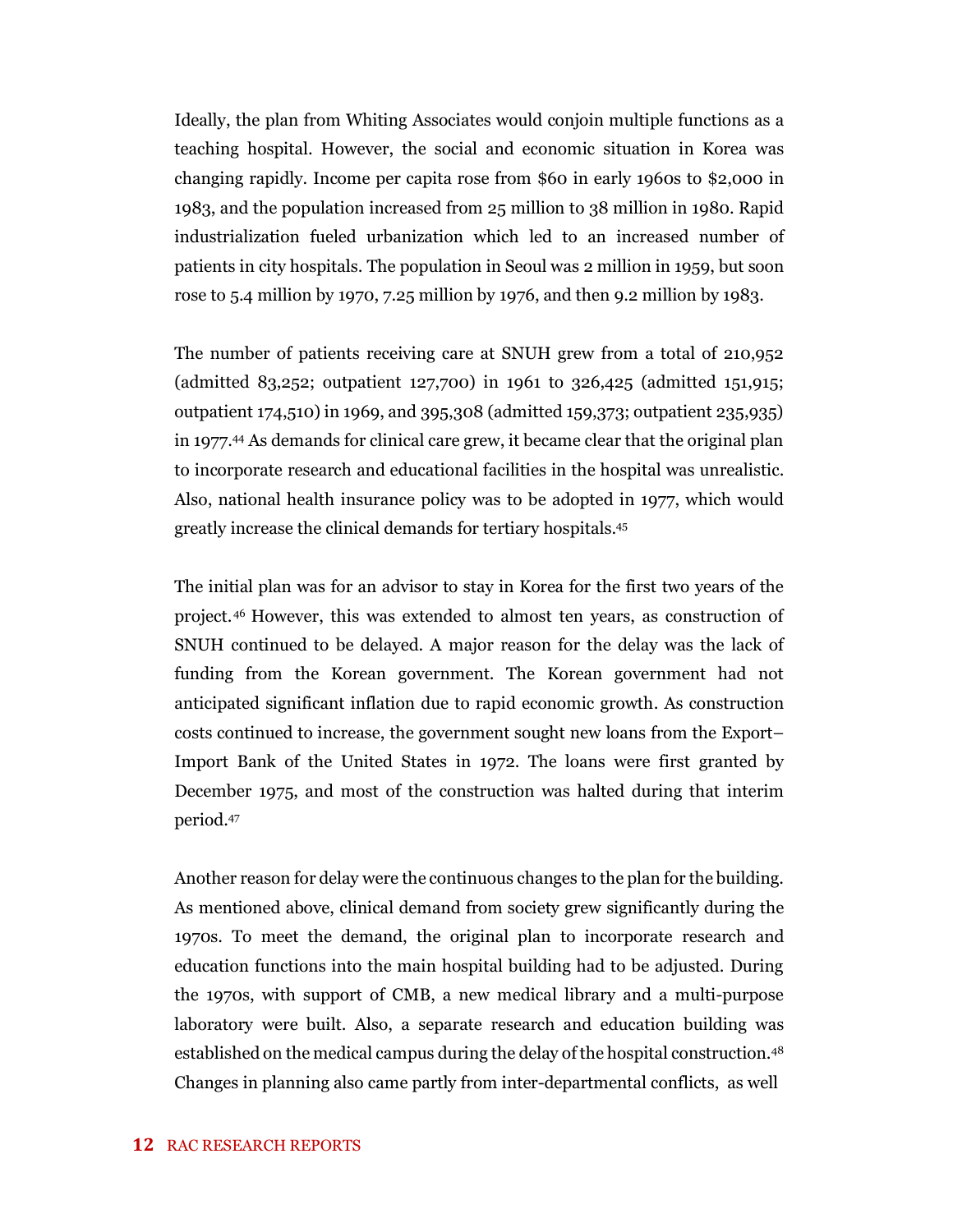as from the evolving needs of SNU faculty. Even by 1971, ground floor plans to allocate department space were still underway.<sup>49</sup> As debates continued regarding allocation of departmental locations and space, floor plan continued to change. SNU sent its faculty to an overseas observation program to study hospital administration and architecture.<sup>50</sup> This also meant that electrical and mechanical design had to be changed in order to install the appropriate equipment for each department.

Although the construction project took almost triple the initial cost and double the construction time, SNUH was completed after eleven years and US\$60 million in total. While the initial plan was to keep the old wards from the colonial period to utilize all the beds possible, most of the old wards were demolished from 1978 to 1979 to build a more vertically-incorporated medical complex.<sup>51</sup>

### **Conclusion**

The new SNUH was the largest hospital construction project in Korea during the 1970s. China Medical Board's support for the initial planning of the building and its continued expert consultation were key to the success of the project as there was no local expertise. However, the original idea to incorporate clinic, education, and research into a main medical complex was discarded due to the rapidly changing medical environment of Korea. The School of Medicine had to seek alternatives to meet the educational demand for its student which translated into continued delays in the main SNUH construction effort. CMB supported the construction of a medical library and laboratory to relieve such pressure. However, a centralized clinical laboratory and supply system in the new SNUH invigorated clinical research for young faculty in the 1980s. The physical proximity of clinical and research facilities along with matching research grants created between SNU and CMB had further synergistic impact. Until the early 1980s, CMB remained the largest civil donor to SNUH. CMB renewed the contract of supervision from the University of Minnesota, so that changes made during MP could remain securely in place at SNUH.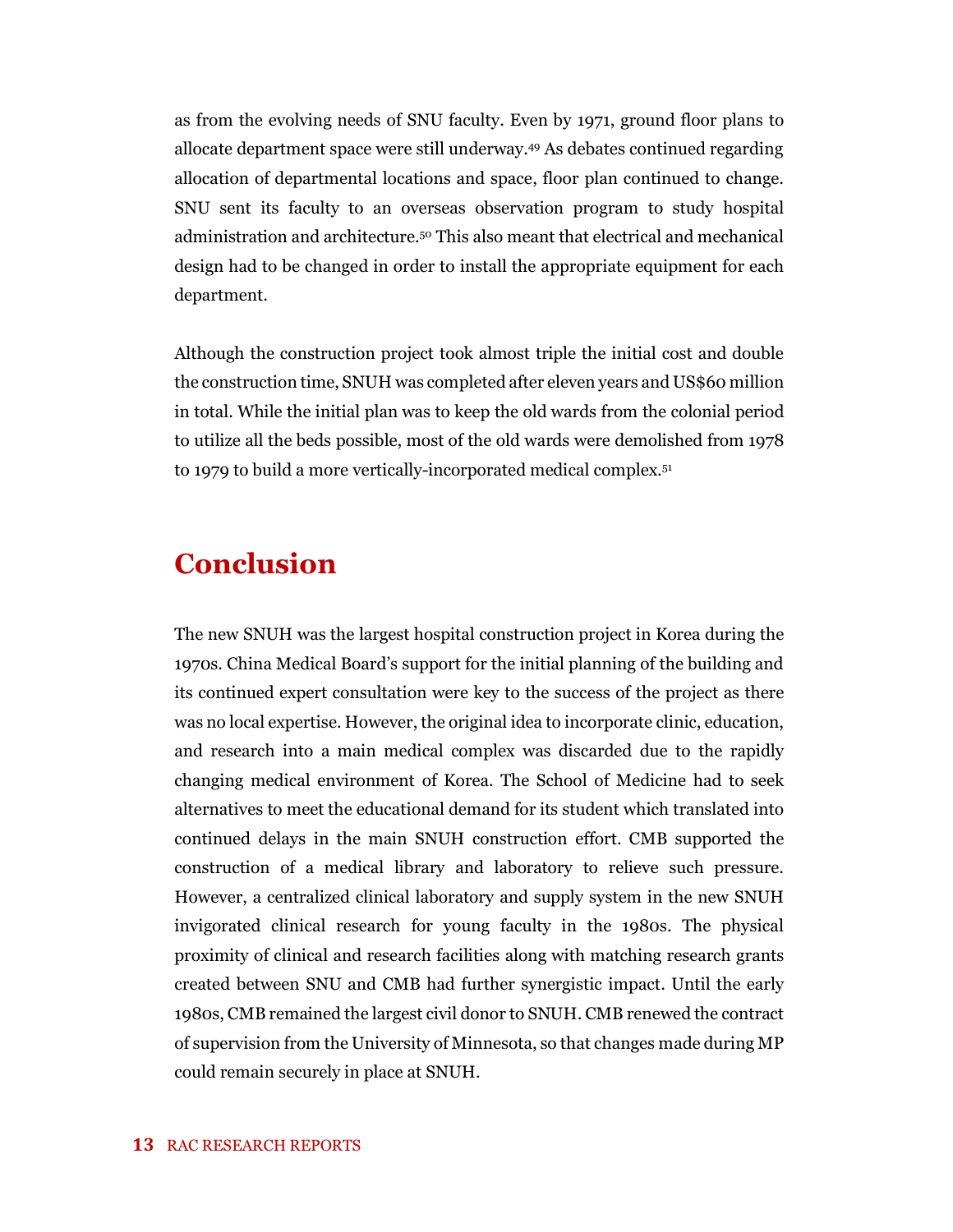<sup>3</sup> Asan Medical Center (Seoul)

<sup>6</sup> Yeo I. S. (2015). "The China Medical Board and the Reconstruction of Korean Medicine after the Korean War: The Case of Yonsei Medical College and Severance Hospital." *Yonsei Journal of Medical History*. 18(1):175-196.

<sup>7</sup> SNUM. (2008). *History of Seoul National University School of Medicine*. SNUM. 143. <sup>8</sup> G. B. Risse (1999). *Mending Bodies, Saving Souls: A History of Hospitals*. Oxford University

Press. 4-5.

<sup>9</sup> Seoul National University Hospital. "Gallery".

[http://child.snuh.org/about/gallery/view.do?searchPgbn=a&seq\\_no=41&pageIndex=2](http://child.snuh.org/about/gallery/view.do?searchPgbn=a&seq_no=41&pageIndex=2) <sup>10</sup> Lee G. (2016). "Building Process and Architectural Planning Characteristics of Daehan Hospital Main Building." *Korean J Med Hist* 25(1): 32-34.

 $11$  Risse, 367-369.

<sup>12</sup> Han J. K., & Lee T. K. (2005). "A Study on the Developing Processes of Hospital Architecture in Korea-Focus on the Changes of the Hospital Organization, Function and Arrangement of Seoul National University Hospital." *Journal of The Korea Institute of Healthcare Architecture*,  $11(1), 55-57.$ 

<sup>13</sup> Han J. K. & Lee T. K. (2005). 61.

<sup>14</sup> Lee G. (2016). "Building Process and Architectural Planning Characteristics of Daehan Hospital Main Building." *Korean J Med Hist* 25(1): 1-2.

<sup>15</sup> Han J. K. & Lee T. K. (2005). 62.

<sup>16</sup> Han J. K. & Lee T. K. (2005). 62-65.

<sup>17</sup> SNUM. (2008). *History of Seoul National University School of Medicine*. 83.

<sup>18</sup> SNUM. (2008). 110-112.

<sup>19</sup> Lee W. J. (2006). 16-22.

<sup>20</sup> Lee W. J. (2006). 20-32.

<sup>21</sup> SNUM. (2008). 152-158.

<sup>22</sup> N. L. Gault (1961). "Observation and comments on the College of Medicine, Attached Hospital, School of Nursing and School of Public Health, Seoul National University. Seoul, Korea." University of Minnesota Digital Conservancy. 55-60.

<sup>23</sup> Gault (1961). 58.

<sup>24</sup> SNU Three Year Construction Plan of Seoul National University Hospital. (1966). Folder 63, Box 13, Series 2, Fellowships and Grants, China Medical Board, Inc. records, SG 1, Rockefeller Archive Center.

<sup>25</sup> SNUH. (2015). Seoul National University Hospital photo archive. SNUH. 79.

<sup>1</sup> Segye gulji insul senteo. Joseon-ilbo. 1978.12.9.

<sup>2</sup> Ryu Y. M. (2014) "Change of Hospital Architecture in Korea since 1945." *Journal of the Korea Institute of Healthcare Architecture.* 20(4):91-101.

http://www.asanfoundation.or.kr/af/bsns.medical.amc0.sp?mid=10201

<sup>4</sup> Le, W. J. (2006). "Influence of the Minnesota Project on Korean Medical Education." Ph.D. dissertation. Seoul National University.

<sup>5</sup> Kim O., Hwang, S. (2000). "The Minnesota Project: The Influence of American Medicine on the Development of Medical Education and Medical Research in Post-War Korea." *Korean Journal of Medical History*. 9(1):112-123.; Park H. W. (2014). "The Backgrounds of Horace N. Allen's Application for Medical Missionary to China and Transfer to Korea." *Christianity and History in Korea*. 40:191-218.